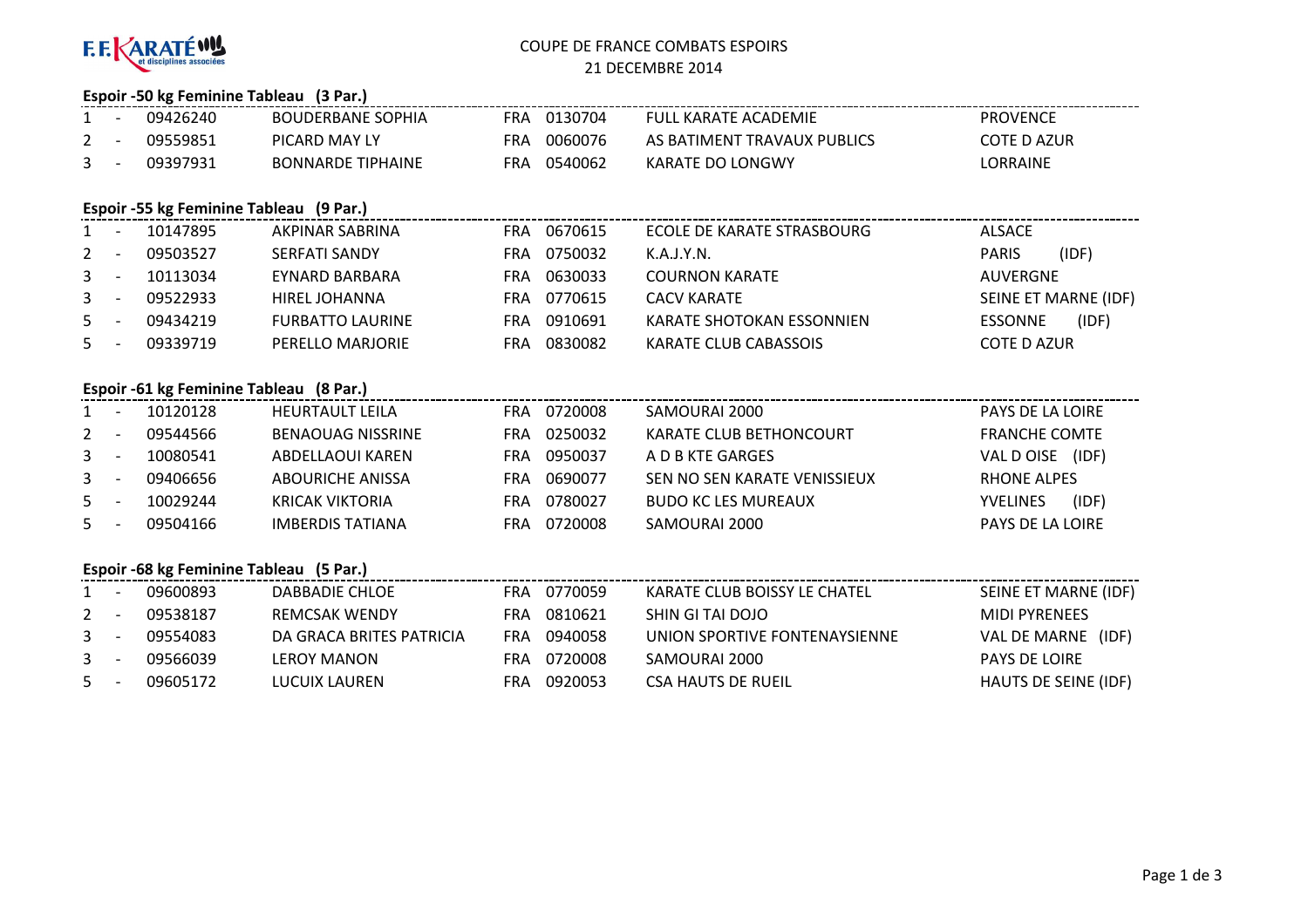

# COUPE DE FRANCE COMBATS ESPOIRS21 DECEMBRE 2014

# **Espoir 68 et + kg Feminine Tableau (5 Par.)**

| 1              | 10194216 | <b>GARCIA NANCY</b>  | FRA | 0130019 | CLUB ARLESIEN DE KARATE DO   | PROVENCE             |
|----------------|----------|----------------------|-----|---------|------------------------------|----------------------|
| $2 -$          | 09508088 | TEHAAMEAMEA VAITIARE | FRA | 0850005 | FONTENAY KARATE SHOTOKAN     | PAYS DE LA LOIRE     |
| $\overline{3}$ | 10110338 | SALHI SANA           | FRA | 0770615 | CACV KARATE                  | SEINE ET MARNE (IDF) |
| $3 - 5$        | 09409624 | ECKENDOERFFER MEGANE | FRA | 0670615 | ECOLE DE KARATE STRASBOURG   | ALSACE               |
| $5 -$          | 09344838 | <b>GUINET MELODY</b> | FRA | 0690077 | SEN NO SEN KARATE VENISSIEUX | RHONE ALPES          |
|                |          |                      |     |         |                              |                      |

# **Espoir -60 kg Masculin Tableau (16 Par.)**

| $\mathbf{1}$   | 10352983 | JACQUERAY ADAM              | <b>FRA</b> | 0950086 | AMICAL CLUB SPORTIF CORMEILLAI | (IDF)<br>VAL D OISE  |
|----------------|----------|-----------------------------|------------|---------|--------------------------------|----------------------|
| 2              | 10043338 | <b>FERNANDES CLOVIS</b>     | FRA        | 0940058 | UNION SPORTIVE FONTENAYSIENNE  | VAL DE MARNE (IDF)   |
| $\mathbf{3}$   | 10227434 | <b>VITAL BRANDON</b>        | FRA        | 0440672 | <b>TSUKI KARATE CLUB</b>       | PAYS DE LA LOIRE     |
| 3 <sup>7</sup> | 10483885 | <b>RGHIOUI AZIZ</b>         | FRA        | 0300613 | SHOTOKAN KARATE ALESIEN        | LANGUEDOC ROUSSILLON |
| 5              | 09596168 | <b>TAVARES LOPES KEVIN</b>  | <b>FRA</b> | 0400009 | CL AMICAL MORCENAIS KARATE     | <b>AQUITAINE</b>     |
| 5              | 09528877 | <b>BABACI LYES</b>          | FRA        | 0540053 | <b>KARATE CLUB JOEUF</b>       | <b>LORRAINE</b>      |
|                | 09582979 | LAHOUEL ABDELRAHMANE        | FRA        | 0300613 | SHOTOKAN KARATE ALESIEN        | LANGUEDOC ROUSSILLON |
| 7              | 10026691 | BALENDRAKUMAR GOWSHEKAN FRA |            | 0380627 | <b>KARATE GRENOBLE HOCHE</b>   | <b>RHONE ALPES</b>   |

# **Espoir -67 kg Masculin Tableau (22 Par.)**

| $1 \quad$    | 09593574 | DAHMANI SOFIANE          | <b>FRA</b> | 0600015 | A M COMPIEGNOIS                    | <b>PICARDIE</b>      |
|--------------|----------|--------------------------|------------|---------|------------------------------------|----------------------|
| $\mathbf{2}$ | 09391012 | <b>DANIEL MAXENCE</b>    | FRA.       | 0920079 | C S M PUTEAUX                      | HAUTS DE SEINE (IDF) |
| $\mathbf{3}$ | 09465648 | ROURET M ALEXIS          | FRA        | 0300613 | SHOTOKAN KARATE ALESIEN            | LANGUEDOC ROUSSILLON |
| $\mathbf{3}$ | 09427111 | DA COSTA STEVEN          | FRA        | 0540013 | UNION SP ET LITT DE MONT ST MARTIN | <b>LORRAINE</b>      |
| $5 -$        | 09493464 | AUBERT QUENTIN           | FRA.       | 0720008 | SAMOURAI 2000                      | PAYS DE LA LOIRE     |
| 5            | 09346493 | <b>GUITARD GUILLAUME</b> | FRA.       | 0720008 | SAMOURAI 2000                      | PAYS DE LA LOIRE     |
|              | 10419439 | <b>HANIFI ANAS</b>       | FRA        | 0690077 | SEN NO SEN KARATE VENISSIEUX       | <b>RHONE ALPES</b>   |
|              | 10183098 | ABBOUD ALI               | FRA        | 0690041 | <b>JUDO CLUB LYON VILLEURBANNE</b> | <b>RHONE ALPES</b>   |
|              |          |                          |            |         |                                    |                      |